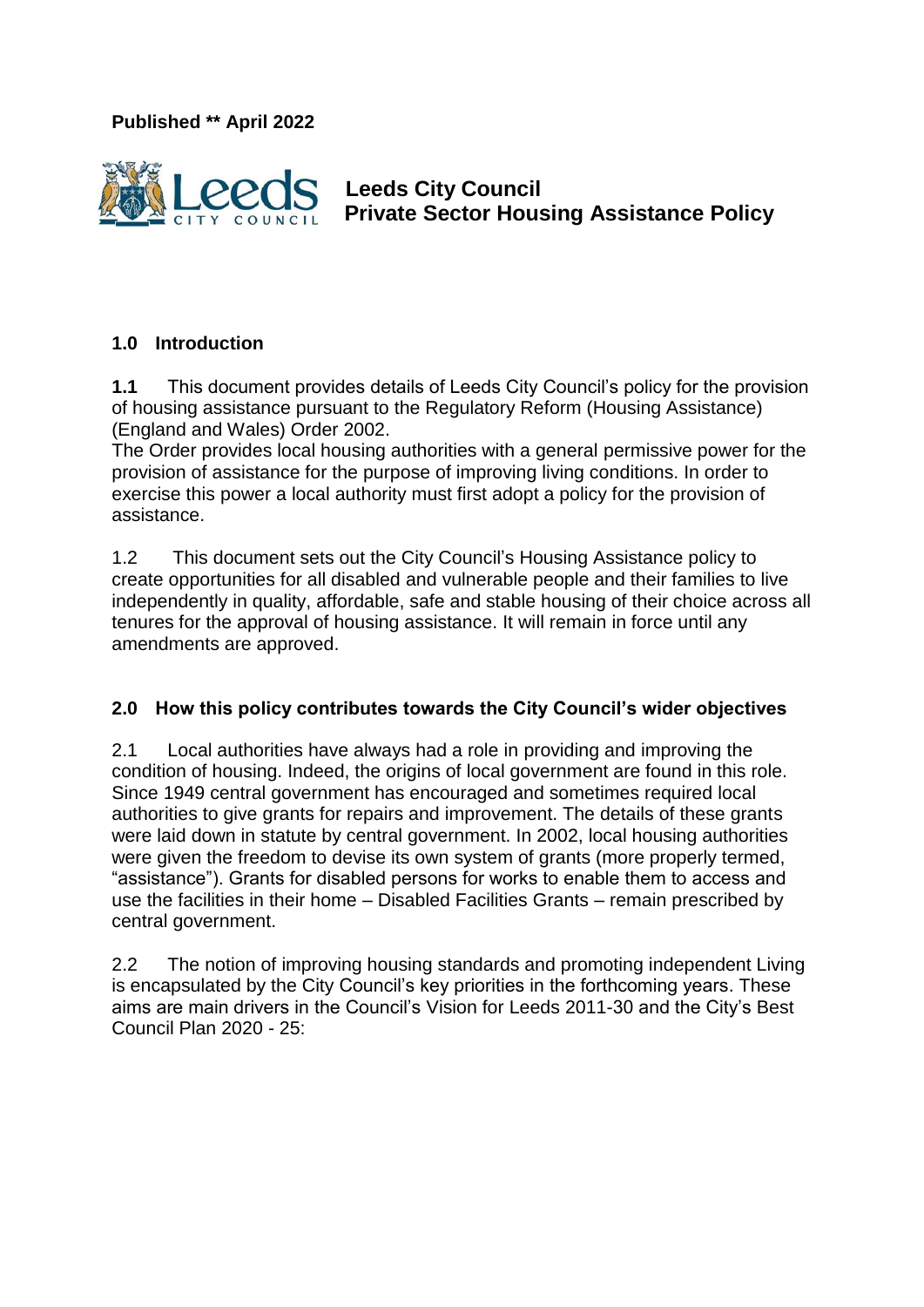- Ensure more people with poor physical or mental health remain living at home or close to home for longer.
- Support adults whose circumstances make them vulnerable to live safe and independent lives.
- Ensure resources are efficiently matched and directed towards those with greatest need.
- People with social care needs receive coordinated and effective personalised support from local health and wellbeing agencies.
- Deliver the Children and Young People's Plan with the aim of creating a Child Friendly city.
- Deliver the Health and Wellbeing City Priority Plan.

## **3.0 Key priorities of the City's Housing Assistance policy**

3.1 The City Council is duty bound to approve applications made under section 23(1) of the Housing Grants, Construction and Regeneration Act 1996 that satisfy the requirements of that Act (Disabled Facilities Grants).

The City Council has discretionary powers under The Regulatory Reform (Housing Assistance) (England and Wales) Order 2002 to provide assistance in any form for the purpose of improving living conditions.

3.2 Types of Assistance available

- Disabled Facilities Grant application
- Discretionary Housing Assistance
- Unsecured loan
- Secured loan
- Sanctuary Scheme
- Care and Repair's Services
- Private Sector housing conditions

# **4.0 Disabled Facilities Grants (DFG)**

4.1 To qualify for this type of assistance the applicant must be a person who would qualify for a mandatory disabled facilities grant, under Part 1 of the Housing Grants, Construction and Regeneration Act 1996.

4.2 In determining eligibility for a Disabled Facilities Grant, the local housing authority must be satisfied, under section 24 (3) of the Act, that the 'relevant works' are 'necessary and appropriate' to meet the needs of the disabled occupant and it is 'reasonable and practicable' to carry out the works having regard for the age and condition of the housing to which the works will be carried out.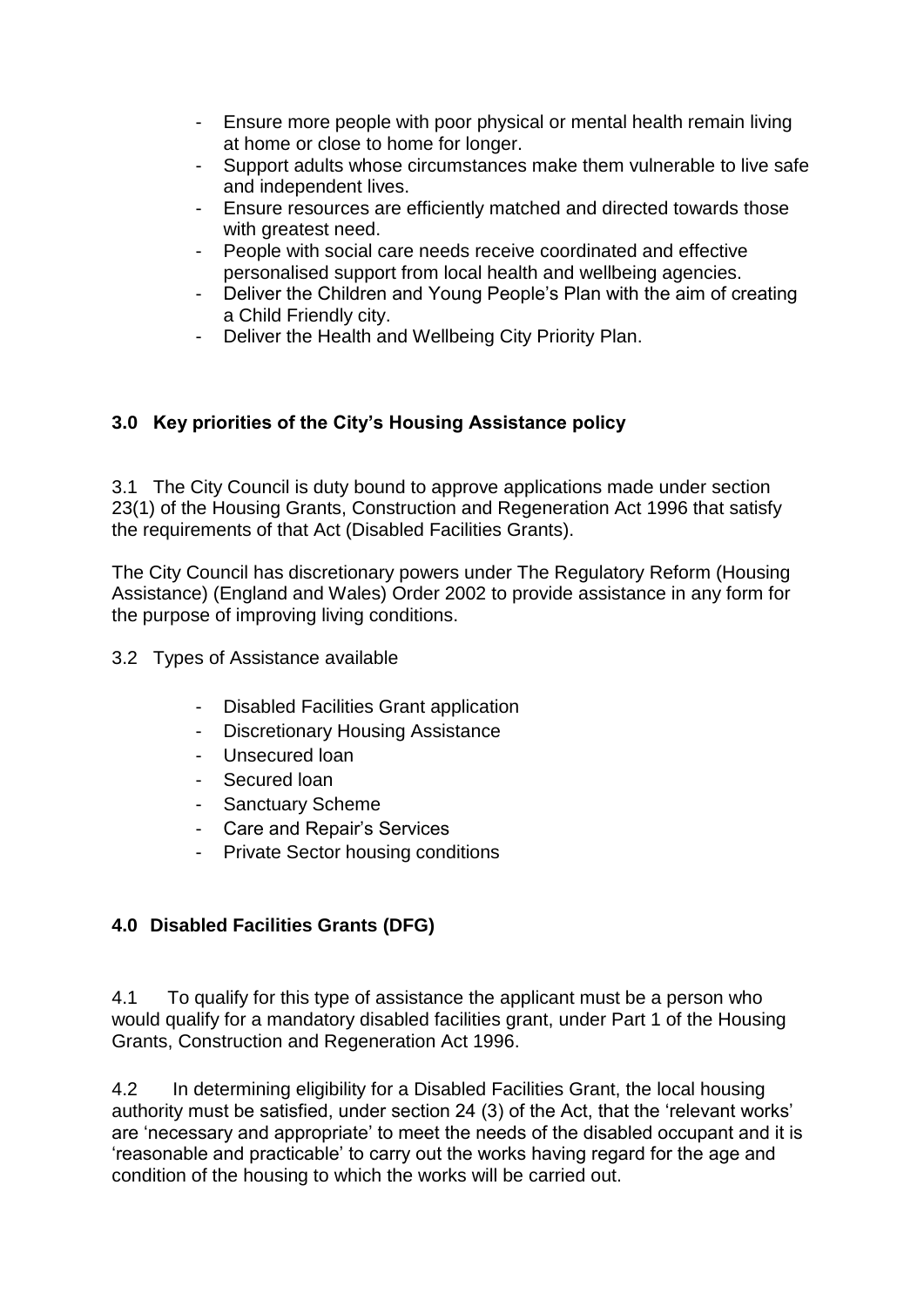4.3 Section 24 (3) also obliges a local housing authority to 'consult' with the 'social services authority' in respect of assessing whether the 'relevant works' are 'necessary and appropriate' to meet the needs of the 'disabled occupant'. An Occupational Therapist, employed by Adult Social Care or Children's Services, determines whether adaptations are 'necessary and appropriate'.

4.4 Eligible works under this grant are contained in section 23 (1) of the HGCR Act1996 and defines 12 classes of adaptations for disabled occupiers that are mandatory and are based around:

- Giving access into and around the dwelling
- Making a dwelling safe for the disabled person residing there
- Accessing sleeping and bathing facilities
- Facilitating the preparation and cooking of food
- Ensuring the power, heating and lighting system are suitable and under control
- Providing facilities and access for carers.
- Giving access to the garden

4.5 Since 2010/11, the Disabled Facilities Grant has been paid as a un-ring fenced capital payment through a determination under section 31 of the Local Government Act 2003.

4.6 The House of Commons briefing paper on DFG's (England) dated 19<sup>th</sup> February 2013 states: **'Creating greater flexibility will allow the DFG funding to be used for associated purposes, such as moving home,'** and **'DFG funding could be pooled with resources from a number of other programmes. It will then be for local authorities to determine, against local priorities, how best they use these resources'.** Again this demonstrates the broad remit that local authorities have in respect of using DFG funding to provide adaptations and promote independent living.

## **5.0 Discretionary Housing Assistance to promote Independent living**

5.1 The Council's Health & Housing Service create opportunities for all disabled people and their families to live independently in quality, affordable, safe and stable housing of their choice across all tenures. Health & Housing works closely with a number of internal services across the Council, with local health services and other external partners to identify and deliver the most suitable housing solution for clients to enable them to continue to live independently.

5.2 The Health & Housing service holds a weekly Review meeting which considers cases to identify the most suitable housing solution that will maximise independent living for that individual client(s). The Panel considers the two housing pathways of **'staying put'** and **'planned move'.**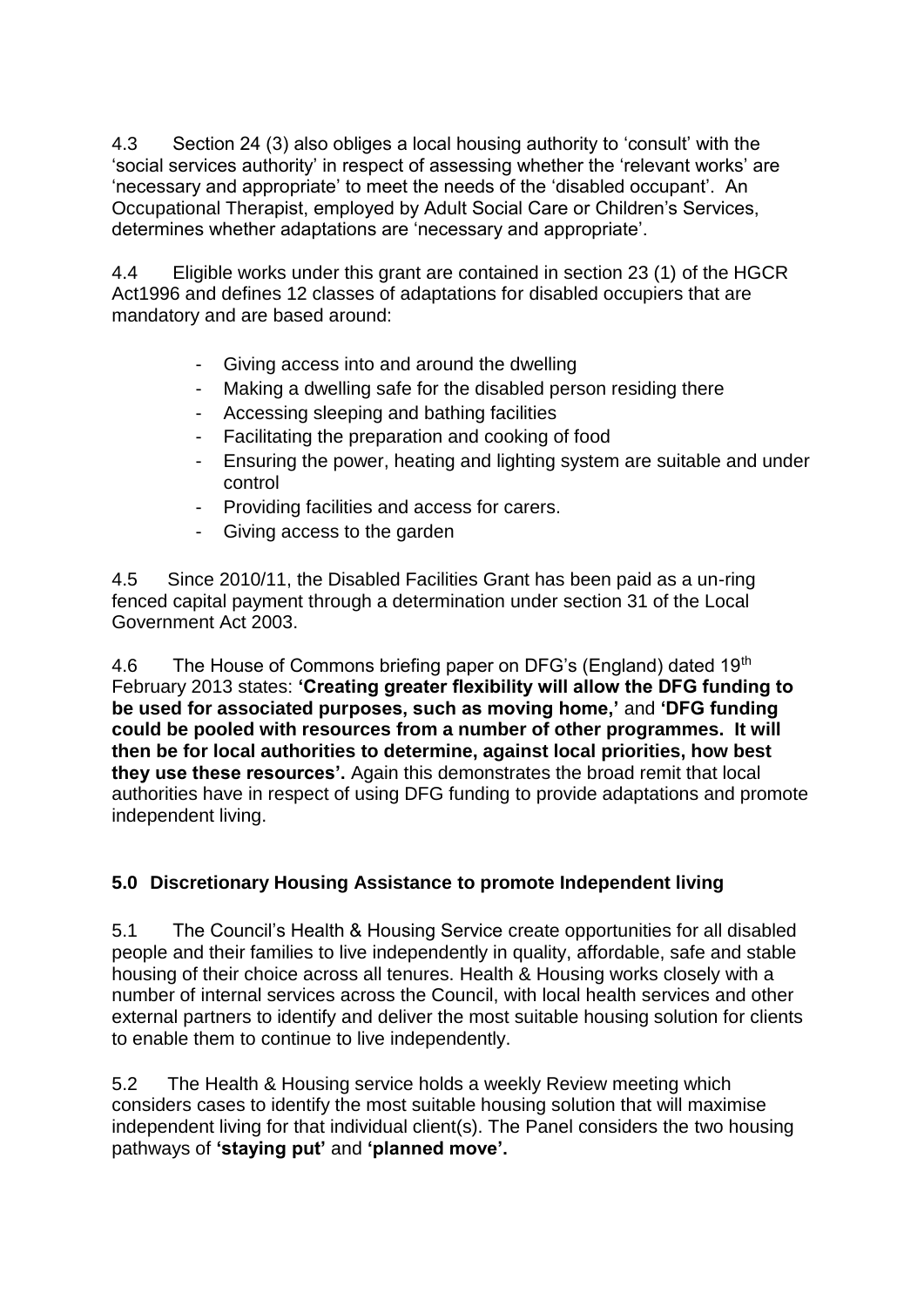This may either be by 'staying put' and adapting a client's current home or by a 'planned move' to re-locate the client and their family to a more suitable dwelling within the city. All decisions by the weekly Panel are open to a further review by the client if they are unhappy with the Panel's initial outcome

5.3 The Review Panel comprises of a range of housing and health professionals that discuss individual cases taking the client's views and opinions are consideration. It is often attended by professional officers from other services and directorates. The process is people centric and balances the health and housing needs of individuals by providing choice and self-determination while making the best use of resources.

5.4 It is the Council's primary responsibility to deliver Disabled Facilities Grants and control the budget accordingly to ensure its statutory duties are met in a timely manner.

However, if the budget allows, the Council may decide they have sufficient resources to entertain applications for discretionary aid. Individuals or other services/agencies may apply for discretionary aid to promote independent living and will be informed whether the Council is in a position to consider their application at that time. If money is available, an individual applicant will be asked to submit financial statements and complete a standard pro forma around household income and expenditure to enable an assessment of affordability. The Council will assess each case on its own individual merits and has the discretion to refuse, part fund or fully fund a request including the offer of a loan that promotes independent living. Other services, agencies and charities applying for discretionary money will be asked to provide a clear written business case including any drawings, plans, quotes, statutory approvals etc. Decisions will be made on an individual basis for each case.

The Council reserves the right to inform applicants, at any given time, it is not entertaining applications for discretionary money due to financial pressures on the Disabled Facilities Grant budget.

Some common examples of the use of discretionary funding include:

- **funding/part funding with costs associated with moving house,**
- funding/part funding to cover an individual's statutory means tested contribution
- Top-up for eligible works when 30K grant has been exceeded
- Covering landlords bonds or rent to enable a client to move between properties.
- Adaptations funding for a child with a second home where joint custody/shared care arrangements exist.
- To provide secured and unsecured loans
- Assisting with standard works for 'life limiting' cases
- **Assisting with repairs to specialist equipment**
- Raising the threshold of the statutory test of resources
- **Repairs to make the home of a disabled persons safe, wind and** weatherproof.
- **To repair or improve a disabled persons deficient heating system.**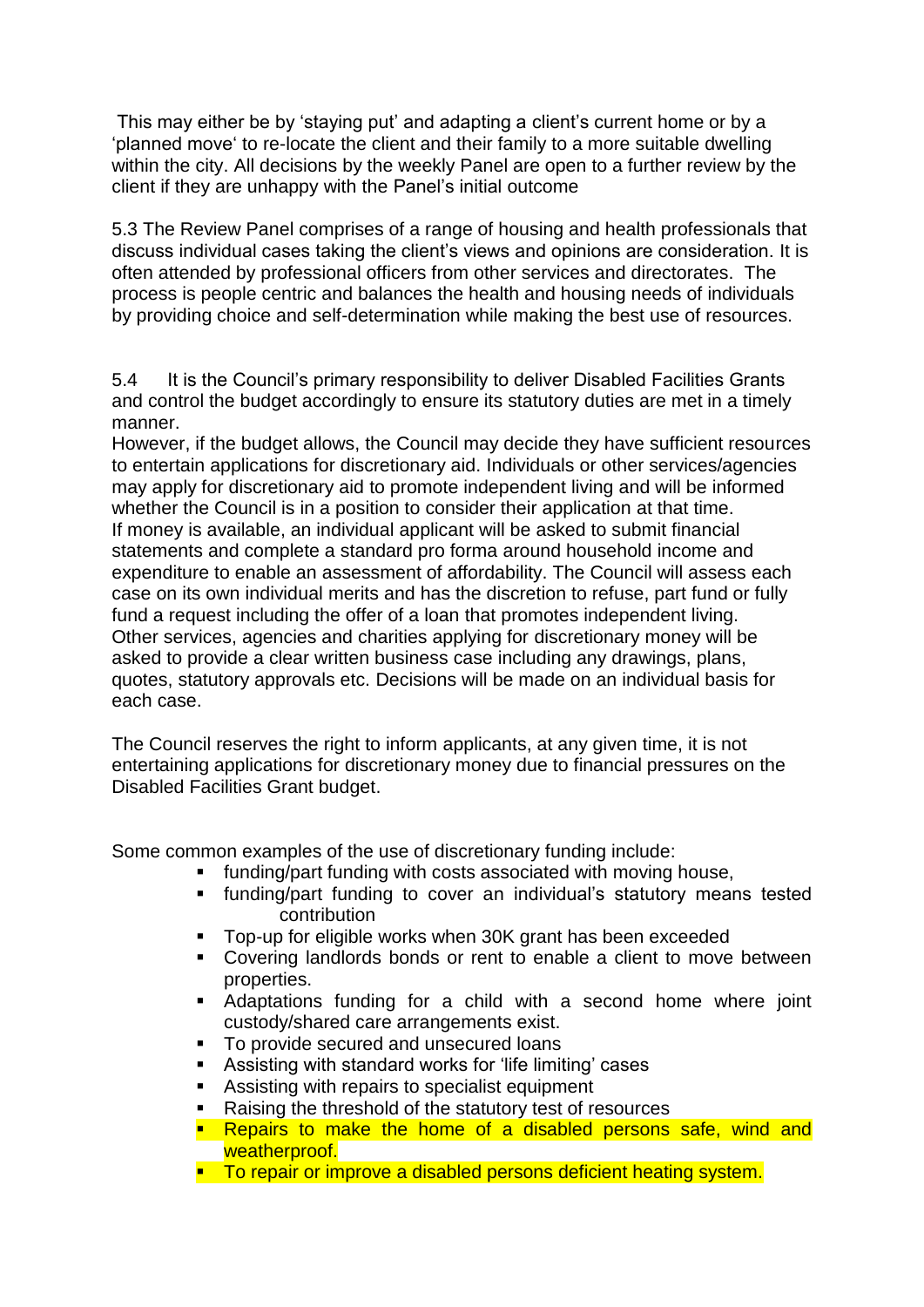## **6.0 Loans for eligible works for the provision of adaptations.**

6.1 Following consultation with the Occupational Therapy service, the Housing Authority draw up a scheme termed the 'eligible scheme' that meets the needs of the disabled person having regard to sections 23 and 24 of the Housing, Grants, Construction and Regeneration Act 1996.

When the cost of the scheme exceeds the £30 grant cap the customer may wish apply for a loan to bridge the shortfall in funding.

6.2 There can be several factors why customer may not be able to afford their contribution and may wish to access a loan. This may be because a customer may not being able to fund their contribution following the government's Test of Resources or because the scheme costs exceed the DFG limit of £30k, as examples.

6.3 Customers are entitled to carry out their own schemes, as long as they are equal to or better than the Council's eligible scheme as agreed by the Occupational Therapist. In these cases, the Council will commit the cost of the Council's eligible scheme, up to the maximum grant of £30,000, to the applicant's own scheme. This is termed as a 'preferred scheme' and the allocated monies will be paid to the applicant/builder on the satisfactory completion of the scheme. In these cases the customer would obtain their own quotes and contractor, and manage the work themselves.

Discretionary funding or loans are not provided to fund 'preferred schemes'.

#### 6.4 Unsecured Loans

Unsecured loans are usually the outcome of a formal application for discretionary funding. Customer will comply with the application process, which includes the disclosure of all household income and expenditure, supported by bank statements. Applications will be presented to the weekly Review panel and applicants will be notified in writing of the outcome. Loans are paid directly to the relevant contractor, from the DFG budget and the customer repays at an agreed rate, up to a maximum of 72 monthly payments.

#### 6.5 Secured Loans

When customers do not qualify for discretionary funding or discretionary funding may not be available, it may be possible for the Council to offer a loan which is secured against the property in the form of a 'charge'. These charges are usually long term and not usually repayable until the property is sold, there are alterations to the name(s)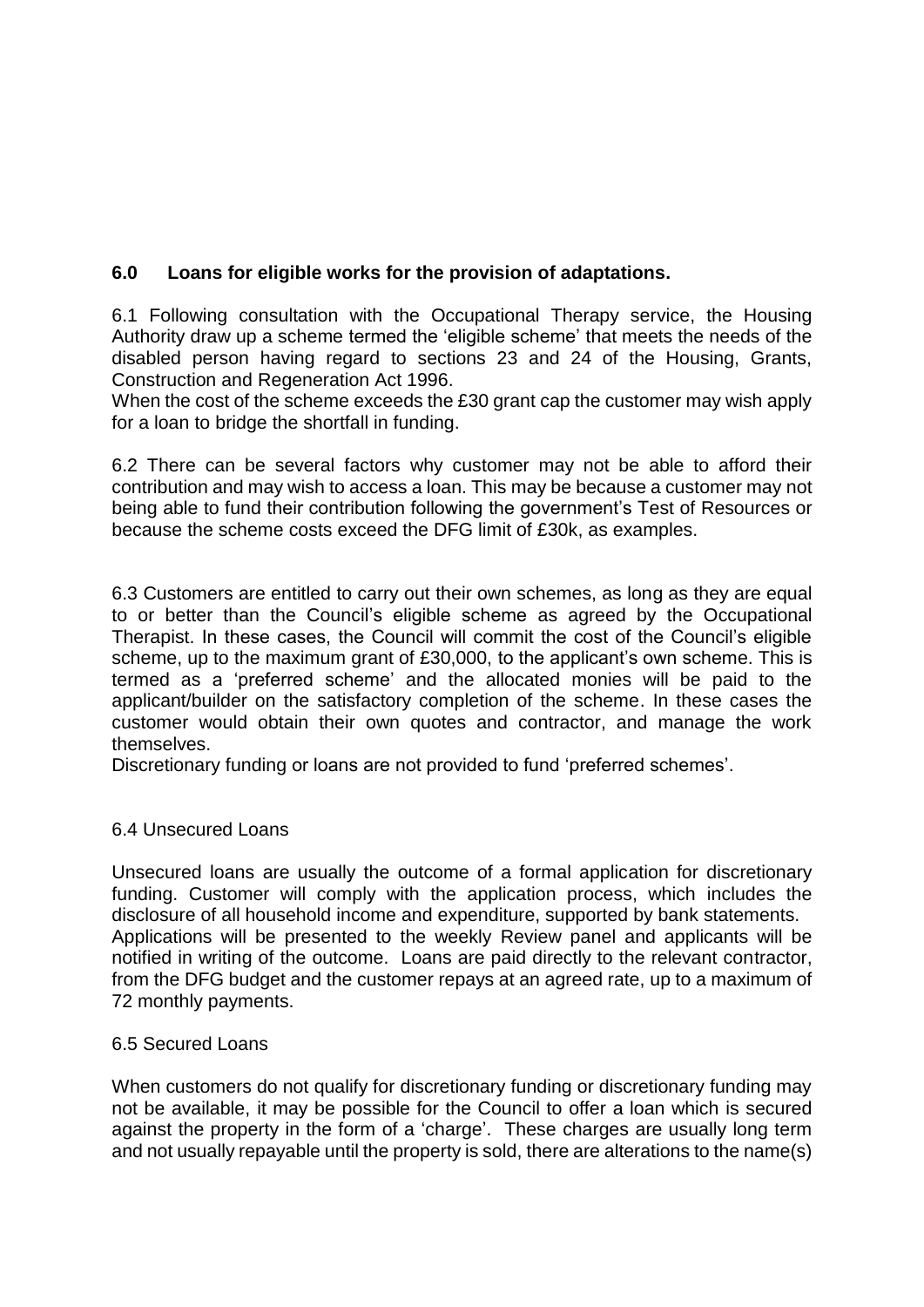on the title deeds or other major changes occur in the customer's circumstances, as specified in the agreement.

As part of an application, an individual may have to seek permission for the charge off other title charges, such as their existing mortgage company. There are also terms and conditions which customers will be advised on eg. interest rates. The charge will registered on the property title.

## **7.0 Sanctuary scheme**

Leeds City Council, in partnership with West Yorkshire Police, operates a Sanctuary scheme offering a range of security measures to help households, who have experienced domestic violence or some other form of hate crime, to continue to live 'safely' in their existing homes. The scheme is free of charge and tenure neutral: home-owners and private tenants are equally eligible to access the scheme as social housing tenants. A household must be assessed by a West Yorkshire Police Domestic Violence Co-ordinator as experiencing domestic violence or hate crime and that it would be 'safe' for them to remain in their current home if security measures were installed. The security items are installed by Leeds Building Services which is part of Housing Leeds/Leeds City Council. It is wholly the choice of the household whether they take up the offer of a Sanctuary scheme and other options, such as homeless assessment and temporary accommodation, will be activated if the household decides they cannot safely stay in their existing home.

# **8.0 Care & Repair Ltd (Leeds)**

8.1 Care & Repair (Leeds), is the Home Improvement Agency for Leeds, offering a wide range of services to assist older and disabled people, and people living with long term health conditions, to live in a warm, safe and secure environment. Two of their key services, namely the **Home Plus Leeds** and **Adaptations service** are specifically designed to promote independent living.

8.2 The **Home Plus Leeds** service is funded by the Council to enable and maintain independent living through improving health at home, helping to prevent falls and cold related health conditions. The **falls prevention** element of the service is available for anyone over the age of 18yrs who is at risk of falls or has previously fallen in the home, providing interventions such as the fitting of grab rails and stair rails. This is a free service for home owners and people in private rented properties (with the permission of the landlord). The **warmth and repairs** element of the service is for owner-occupiers with a household income of less than £21,000, and savings of less than £16,000, who is over the age of 65, **or** expecting or have dependent children up to 18yrs living in the same property **or** has a disability or longterm health condition. People can get help with servicing and repairs to heating and hot water systems, draught proofing and insulation measures and help changing to the cheapest energy deal. There is also some financial assistance towards essential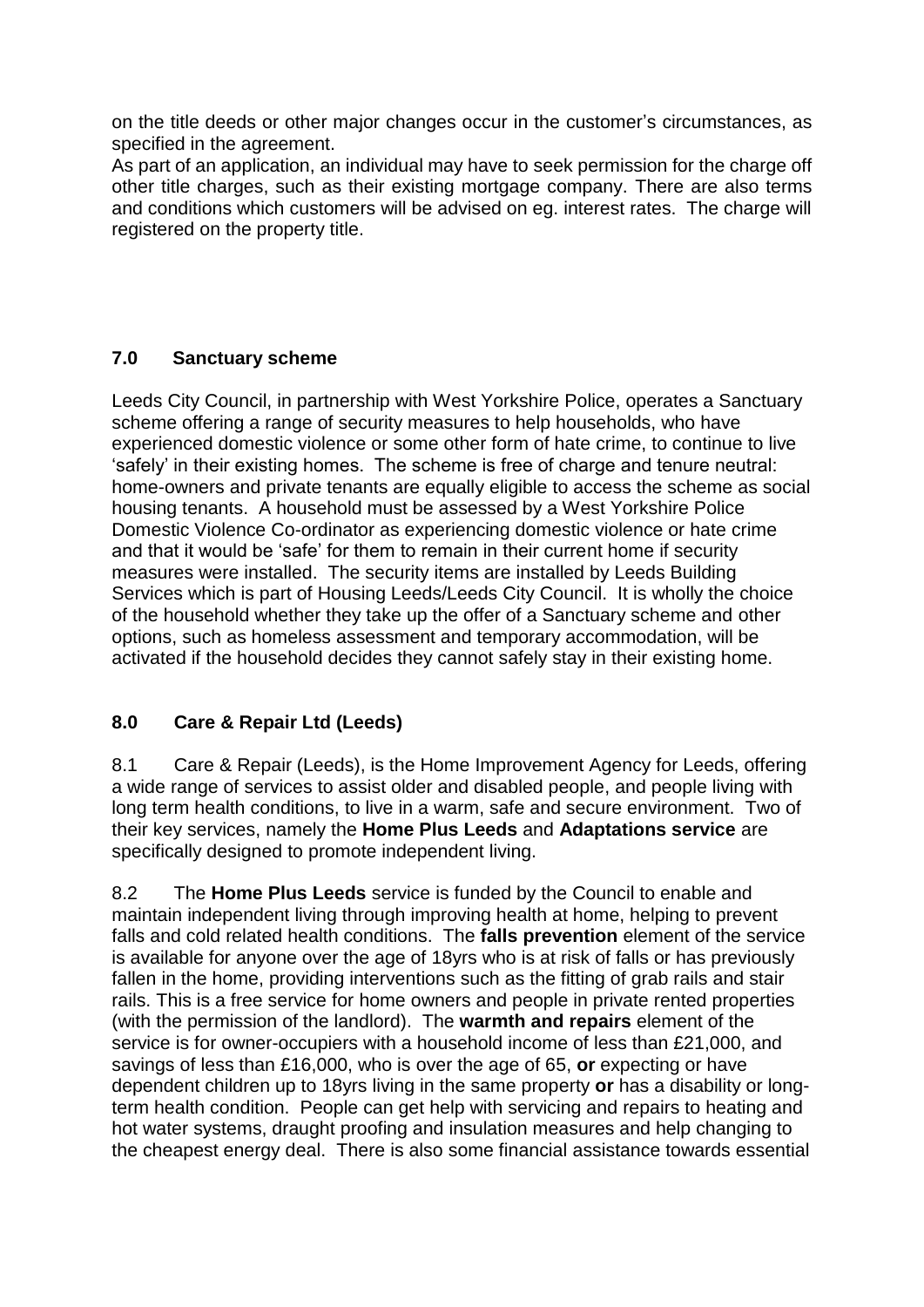repairs that may be causing a hazard to health, such as plumbing or electrical issues.

8.3 Care & Repair's **Adaptations service** provides an alternative assistance to clients than the Council's agency service to provide adaptations for disabled users. They are formally contracted by the Council, and the service offers a bespoke drawing and planning service that is particularly useful for clients that are applying for adaptations through a disabled facilities grant but wish to carry out extra works themselves over and above the grant aided facilities. They can take the worry out of having adaptations carried out in the home for people who have the funding to pay for the adaptation themselves, but need support to manage the whole process from start to finish. They have a list of approved contractors who they have checked and vetted to ensure the highest quality and value for money.

## **9.0 Private sector housing conditions**

### 9.1 Home Improvement Loans

Leeds City Council has two loan schemes that offer financial assistance to vulnerable home owners with homes that are in poor repair, have category one hazards present and require to be made wind and weather tight:

- **Equity release loan** of up to £15,000 to support owners who cannot access commercial borrowing but have equity available within their property. All lending is secured against the property. There is a current budget of £2M to fund lending which is recyclable.
- **Interest free unsecured loan** in partnership with Leeds City Credit Union which is available to vulnerable homeowners who can afford to repay £5,000 over 5 years to carry out necessary repairs to their homes. There is a base budget of £50,000 to support this work which is continually recycled due to repayments made by borrowers.

Leeds City Council operates two loan schemes to support bringing empty homes back into use:

- An **equity release loan** of up to £30,000 to support owners to bring empty homes back into use. Loans are subject to interest and repayable within a 5 year period from the date of completion of works. Repaid money is recycled to support further lending.
- In partnership with Leeds City Credit Union an **interest free loan** of £5,000 borrowed over 2 years to allow owners to carry out minor works to quickly return properties back in to use.

9.2 Group Repair Scheme